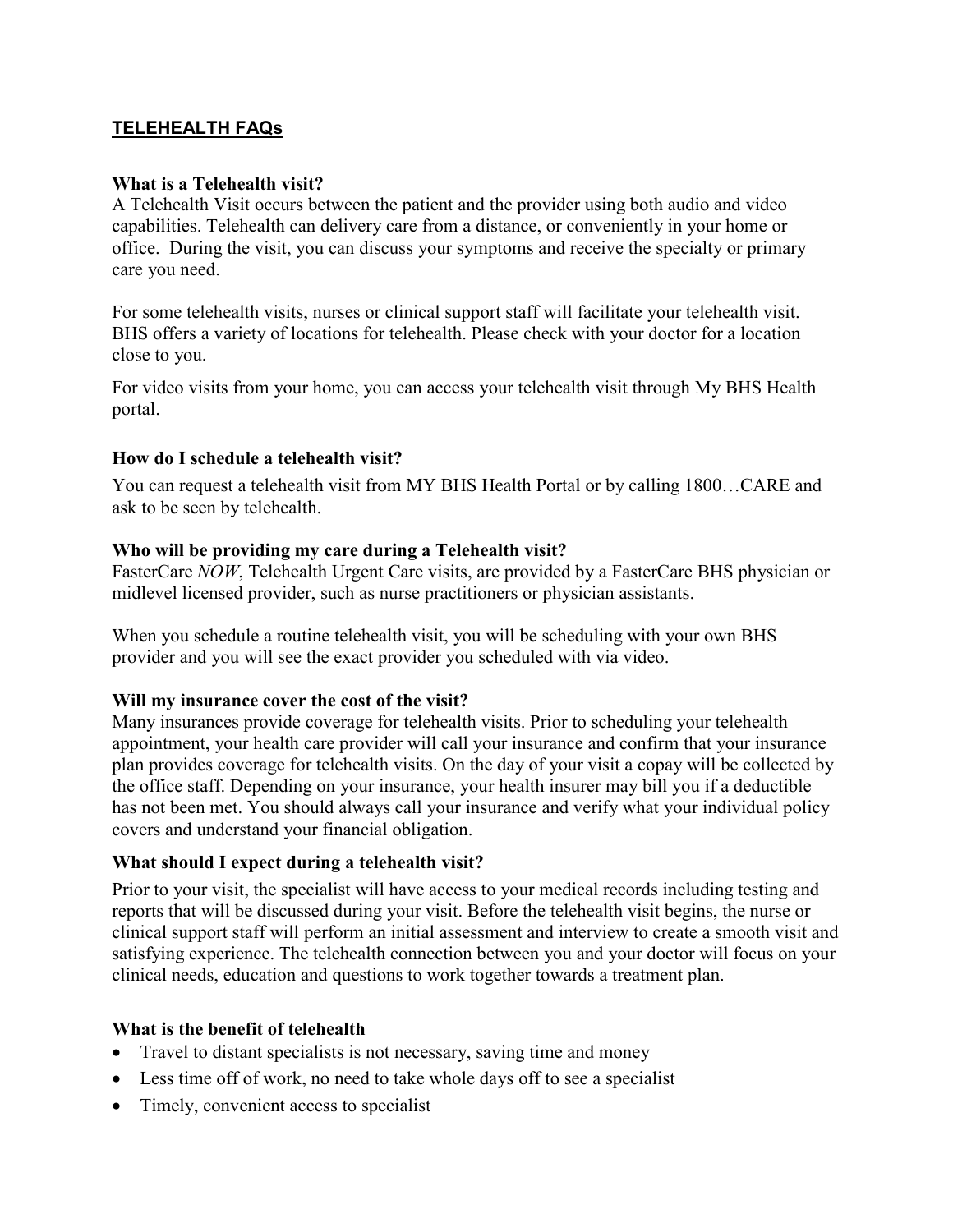- More specialty care available locally
- Ability to have more frequent follow-ups
- Overall, able to get the best care with the least inconvenience

# **How do I prepare and begin for my telehealth visit from my home?**

We recommend a private, quiet place free of distraction to perform a Video Visit. Please complete these steps at least one day prior to your appointment:

- 1. If you haven't already, activate your My BHS Health portal account.
- 2. If using a smartphone for your visit, download the *Meditech MHealth* app and select "Butler Health System" in the provider list. You will then be able to sign into My BHS Health
- 3. Complete PreCheck-In for your appointment in My BHS Health portal. This can be done up to 7 days prior to your visit.
- 4. Check the camera, microphone, and speakers on your device to make sure they are working.
- 5. Connecting to your visit Test your hardware at least 15 minutes before your visit and connect to your visit at least 5 minutes before your appointment time.
- 6. Tips to be prepared for your provider appointment
	- a. Have questions prepared that you want to discuss with your provider
	- b. Have your medications handy
	- c. Be in a quiet room with good lighting

## **What equipment do I need for a telehealth visit?**

For telehealth visits from your home you will need access to a smartphone, tablet, or computer with a camera, microphone, and speakers. If using a smartphone or tablet, the *Meditech MHealth* app must be installed on the device you will use for the visit. When using a web browser from a computer or tablet it must have a web enabled camera and we recommend using Chrome7I or higher internet browser.

For a telehealth visit at a BHS facility, you don't need to worry, we will handle all the technical aspects of the visit. You just need to arrive for your appointment time and a nurse or clinical support staff will be with you throughout your visit, connecting you to the specialist. The telehealth equipment uses a high quality video computer that allows both the patient and specialist to have a live interaction over video versus in person. The specialist may even use special equipment, such as a digital stethoscope, to hear heart and lung sounds.

# **Which Mobile App should I download on my smartphone or tablet?**

You can access your My BHS Health portal on either an iPhone or Android smartphone or tablet.

- For iPhones, search for *Meditech MHealth* in the App Store
- For Androids, search for *Meditech MHealth* in the Google Play Store.